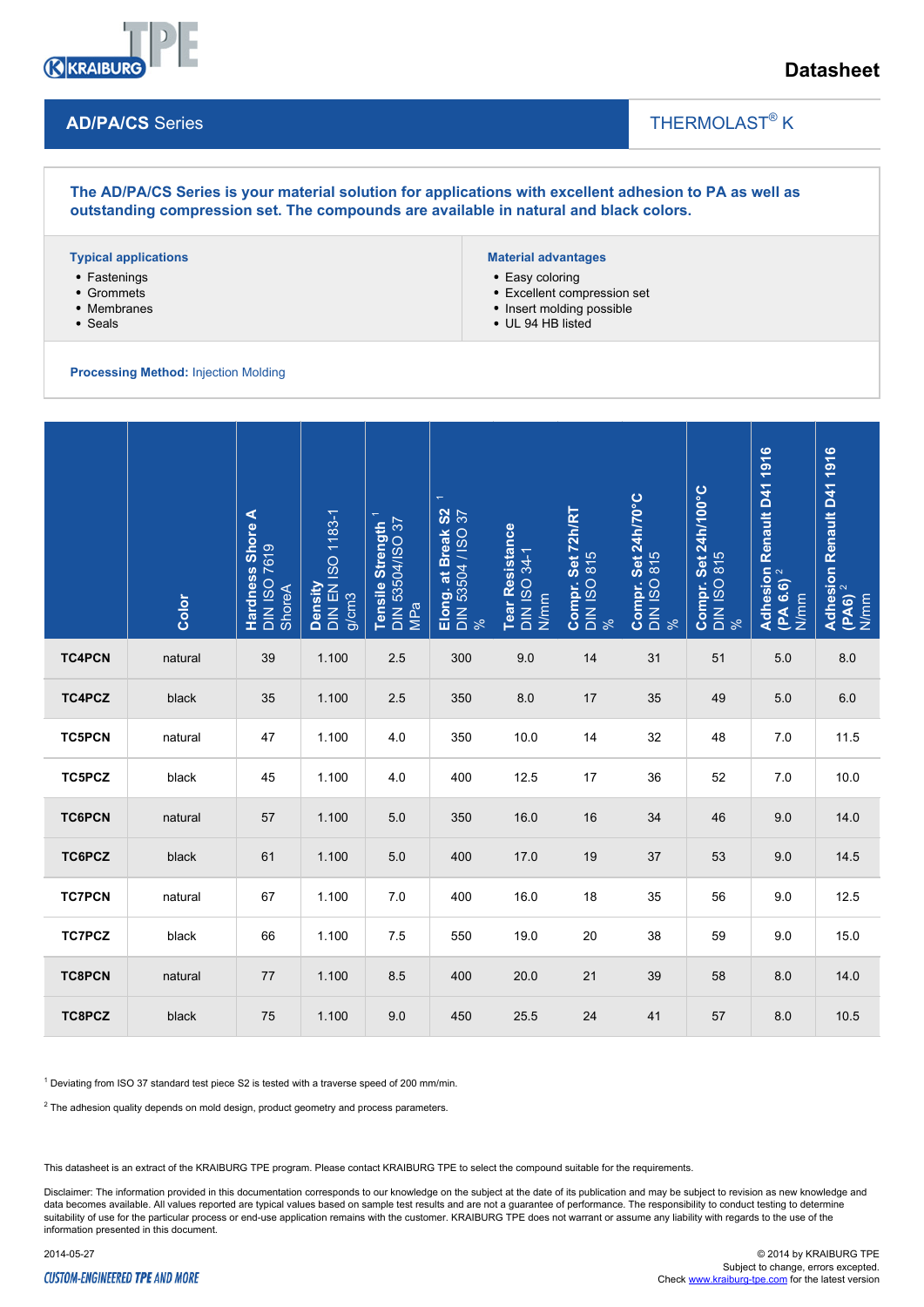

THERMOLAST<sup>®</sup> K

**AD/PA/CS** Series

All values published in this data sheet are rounded average values. Specification limits are based on three-fold standard deviation from the average value.

# **Description peel test**

# Peel test according to "Renault D41 1916" standard

# **Test Setup**

Example Diagramm as result of a peel test

 $\overline{\phantom{a}}$ 



The peel force is measured by

a tensile testing machine in N/mm, in relation to the peel path. Test piece dimensions: Thermoplastic part: 130 x 22 x 2 mm, TPE part: 130 x 20 x 2 mm.

This datasheet is an extract of the KRAIBURG TPE program. Please contact KRAIBURG TPE to select the compound suitable for the requirements.

Disclaimer: The information provided in this documentation corresponds to our knowledge on the subject at the date of its publication and may be subject to revision as new knowledge and data becomes available. All values reported are typical values based on sample test results and are not a guarantee of performance. The responsibility to conduct testing to determine suitability of use for the particular process or end-use application remains with the customer. KRAIBURG TPE does not warrant or assume any liability with regards to the use of the information presented in this document.